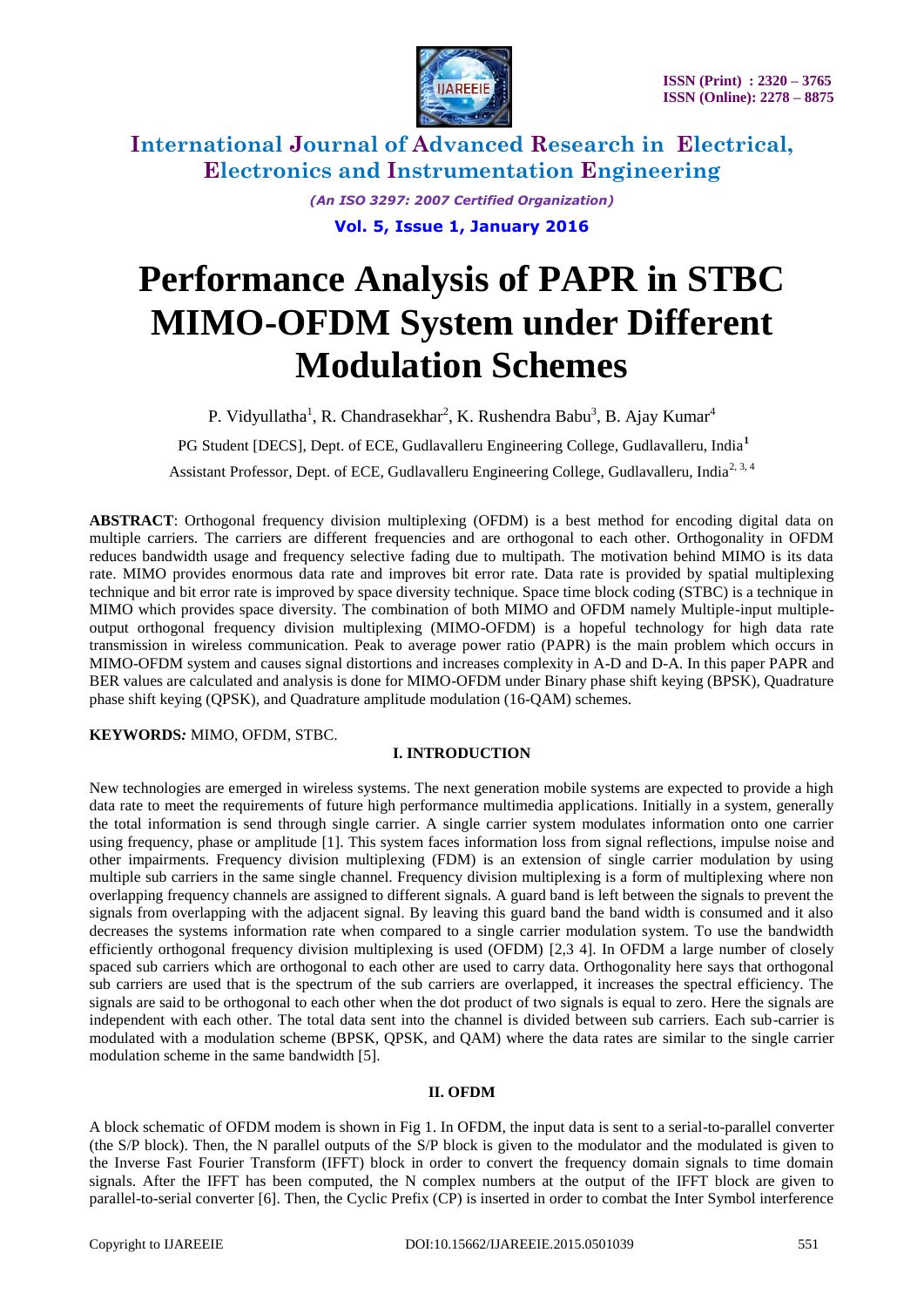

*(An ISO 3297: 2007 Certified Organization)*

### **Vol. 5, Issue 1, January 2016**

(ISI) caused by the multipath channel. The Cyclic Prefix or Guard Interval is a periodic extension of the last part of an OFDM symbol that is added to the front of the symbol in the transmitter, and is removed at the receiver before demodulation. At the receiver side, removal of the cyclic prefix is performed and then signals are given to serial to parallel converter block where the signals are converted to parallel data and the output of the S/P block is given to FFT block. The FFT block converts the time domain signal to frequency domain signal. The output bit stream is obtained by converting the output of the FFT block into a serial bit stream [7, 8].



Fig. 1 Block diagram of OFDM system.

### **III. MIMO**

Multiple inputs multiple output (MIMO) is one of the advancements regarding digital communications. To improve bit error rate performance and provide high data rate MIMO is used. There are two techniques in MIMO with respect to how data is transmitted across the given channel. They are spatial diversity and spatial multiplexing.

Spatial Diversity: It is a type of Diversity in which two (or) more number of signals sent over different paths by using multiple antennas at transmitting and receiving sides.



Fig. 2 Block Diagram of Spatial Diversity

Spatial Multiplexing: In MIMO Multiple antennas are used to send and receive the data. Spatial multiplexing has been generally used to increase the capacity of a MIMO link by transmitting independent data streams in the same time slot and frequency band simultaneously from each transmit antenna, and differentiating multiple data streams at the receiver using channel information about each propagation path [9, 10]. MIMO is having multiple antennas at both transmitter and receiver. There are SISO, SIMO MISO technologies before the use of MIMO. SISO means the system having single transmitter and single receiver and SIMO means having single transmitter and multiple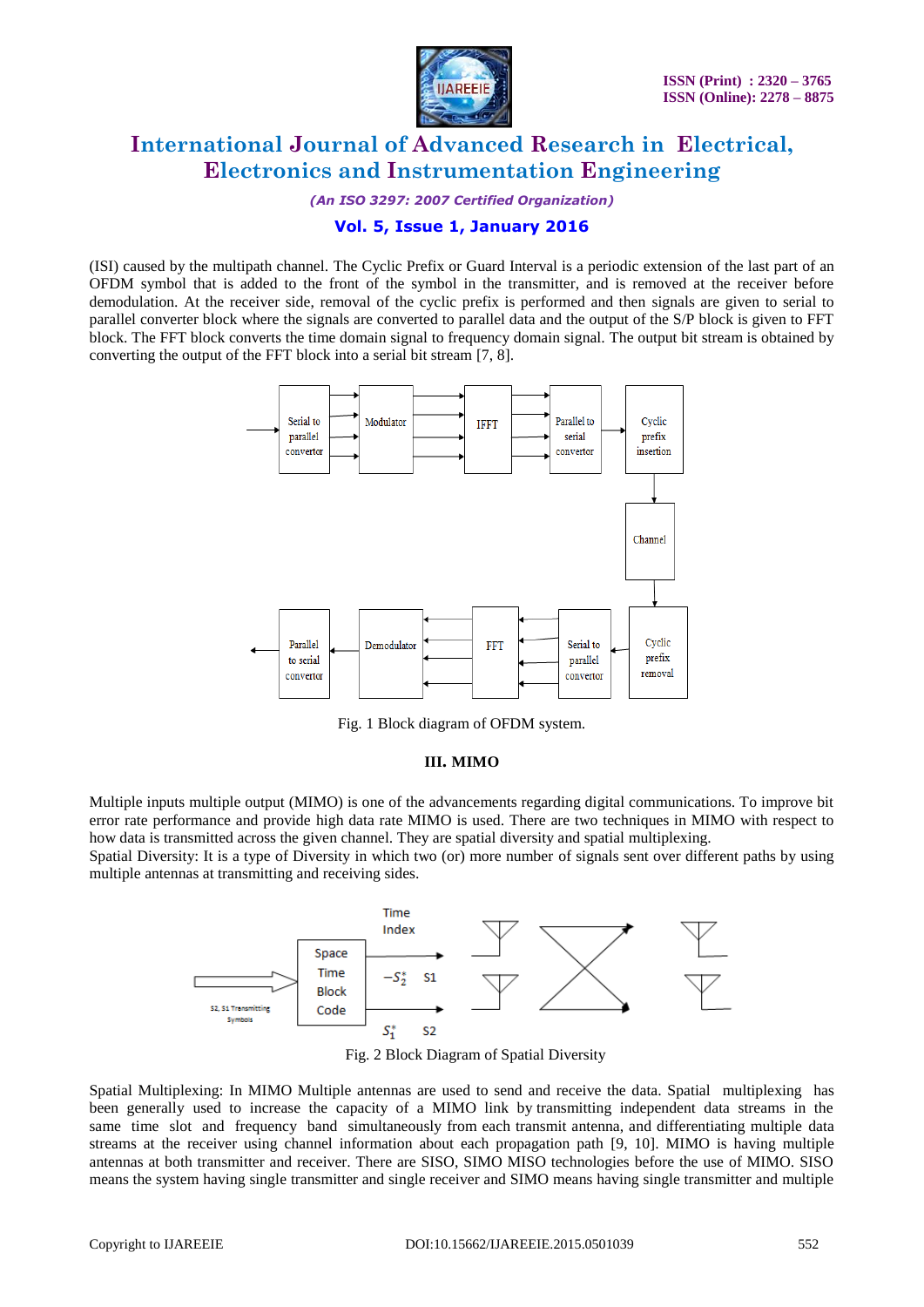

*(An ISO 3297: 2007 Certified Organization)*

### **Vol. 5, Issue 1, January 2016**

receivers and in the same way MISO means having multiple transmitters and single receiver. To get better results both OFDM and MIMO techniques are combined therefore MIMO-OFDM system is introduced.



Fig.3. Block Diagram of Spatial Multiplexing

### **IV. MIMO-OFDM SYSTEM MODEL**

MIMO-OFDM block diagram is shown in the figure 4. In that information source generates the random data, the data is given to the modulator and the modulation schemes followed here are BPSK, QPSK, and QAM. The modulated data is given to the space time block coding (STBC) encoder. Space time block coding is a method used in the spatial diversity which increases reliability. As said above here multiple copies of same data is sent across independent fading channels, if each channel is suffered by fading, each channel has different fading effect. So among all channels any one channel may suffer with less fading compared to others. So the chance of receiving the proper transmitted data is more and improves the reliability of the system. The encoded data is given to the Inverse Fast Fourier Transform (IFFT) block, where the time domain signal is converted into frequency domain. At the end of the transmitter peak to average power ratio (PAPR) value is calculated and finally the data is sent to the receiving antennas by using transmitting antennas. At the receiver side first FFT operation is performed this scheme; this processed data is decoded using STBC decoder. Decoder gives the appropriate signal from all receiving signals after that demodulation operation is performed finally original information is received at destination [11, 12, 13].



Fig.4 Block diagram of MIMO-OFDM

### **V. PEAK TO AVERAGE POWER RATIO**

High Peak-to-Average Power Ratio has been recognized as one of the major practical problem involving OFDM modulation. High PAPR results from the nature of the modulation itself where multiple subcarriers (or) sinusoids are added together to form the signal to be transmitted. When N sinusoids add, the peak magnitude would have a value of N, where the average might be quite low due to the destructive interference between the sinusoids. High PAPR signals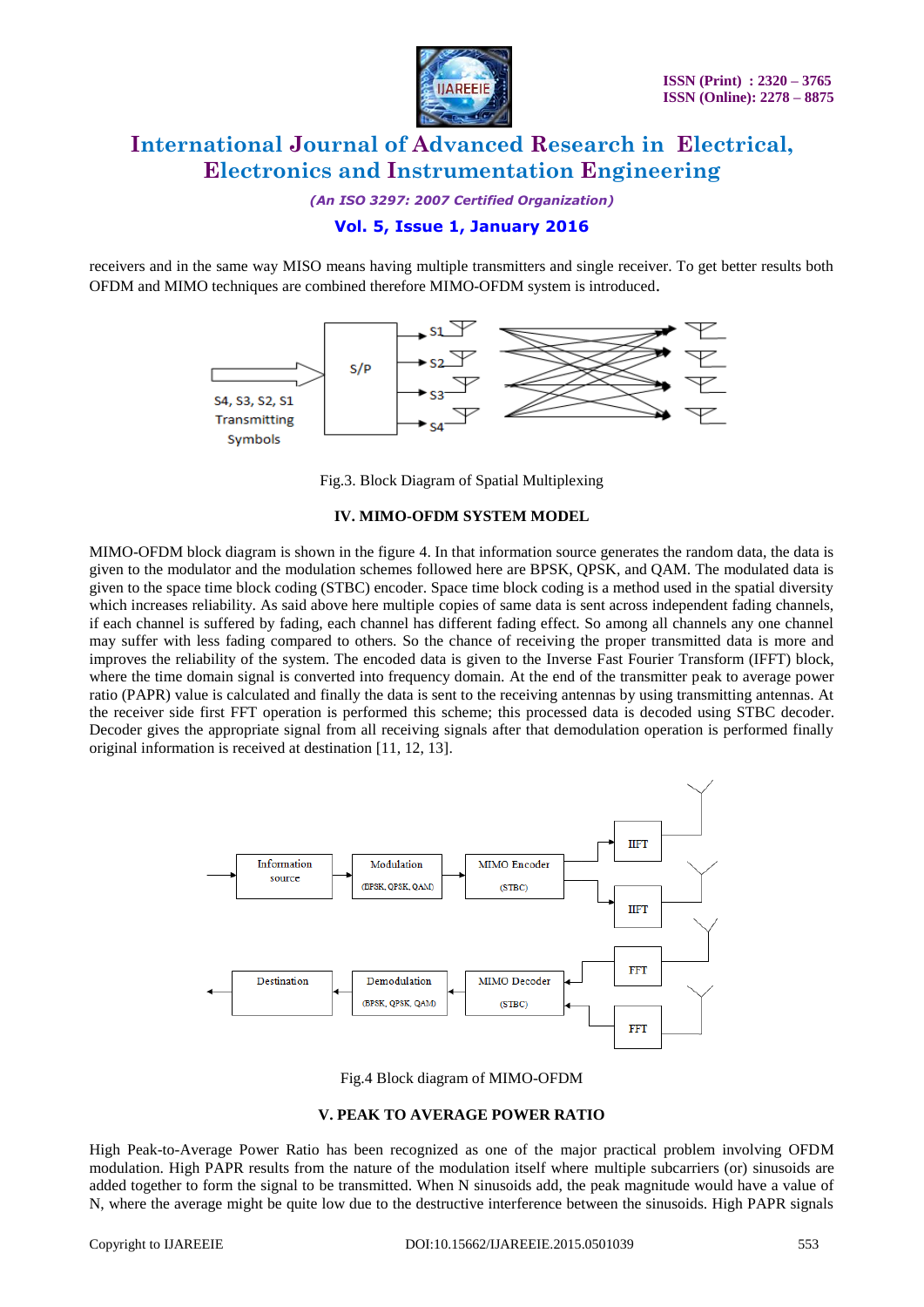

*(An ISO 3297: 2007 Certified Organization)*

### **Vol. 5, Issue 1, January 2016**

are usually undesirable for it usually strains the analog circuitry. High PAPR signals would require a large range of dynamic linearity from the analog circuits which usually results in expensive devices and high power consumption with lower efficiency (for e.g. power amplifier has to operate with larger back-off to maintain linearity). In OFDM system, some input sequences would result in higher PAPR than others. For example, an input sequence that requires all such carriers to transmit their maximum amplitudes would certainly result in a high output PAPR. Thus by limiting the possible input sequences to a smallest sub set, it should be possible to obtain output signals with a guaranteed low output PAPR. The ratio of peak to average power value is termed as PAPR. This is the problem which occurs in MIMO-OFDM system. Because of multiple subcarriers power output increases greatly and become higher than the mean power of the system. To transmit the signals with high PAPR requires power amplifiers with high power. These are very expensive. PAPR reduces the performance increases the complexity in A-D and D-A convertors and reduces the efficiency of RF amplifiers.

$$
PAPR = \frac{\max |\mathbf{x}(t)|^2}{E[|\mathbf{x}(t)|^2]}
$$
 Where, max  $|\mathbf{x}(t)|^2$  = Peak Signal Power  $E[|\mathbf{x}(t)|^2]$  = Average Signal Power.

### **VI. RESULTS AND DISCUSSION**

The evaluation of PAPR is examined by MATLAB simulation. To evaluate the performance, the complementary cumulative distribution (CCDF) is used. The CCDF of PAPR for OFDM signal x is,

$$
ccdf (papr(x)) = PT (papr(x) > papr 0
$$

The CCDF of the PAPR denotes the probability that the PAPR of a data block exceeds a given threshold. The PAPR and BER are calculated under different modulation schemes for a MIMO-OFDM system.

A. PAPR Performance :



Fig. 5 CCDF plot for a MIMO-OFDM system for BPSK

Figure 5 shows the CCDF plot for a MIMO-OFDM system under BPSK modulation where PAPR value is 10.88 db at CCDF 0.021.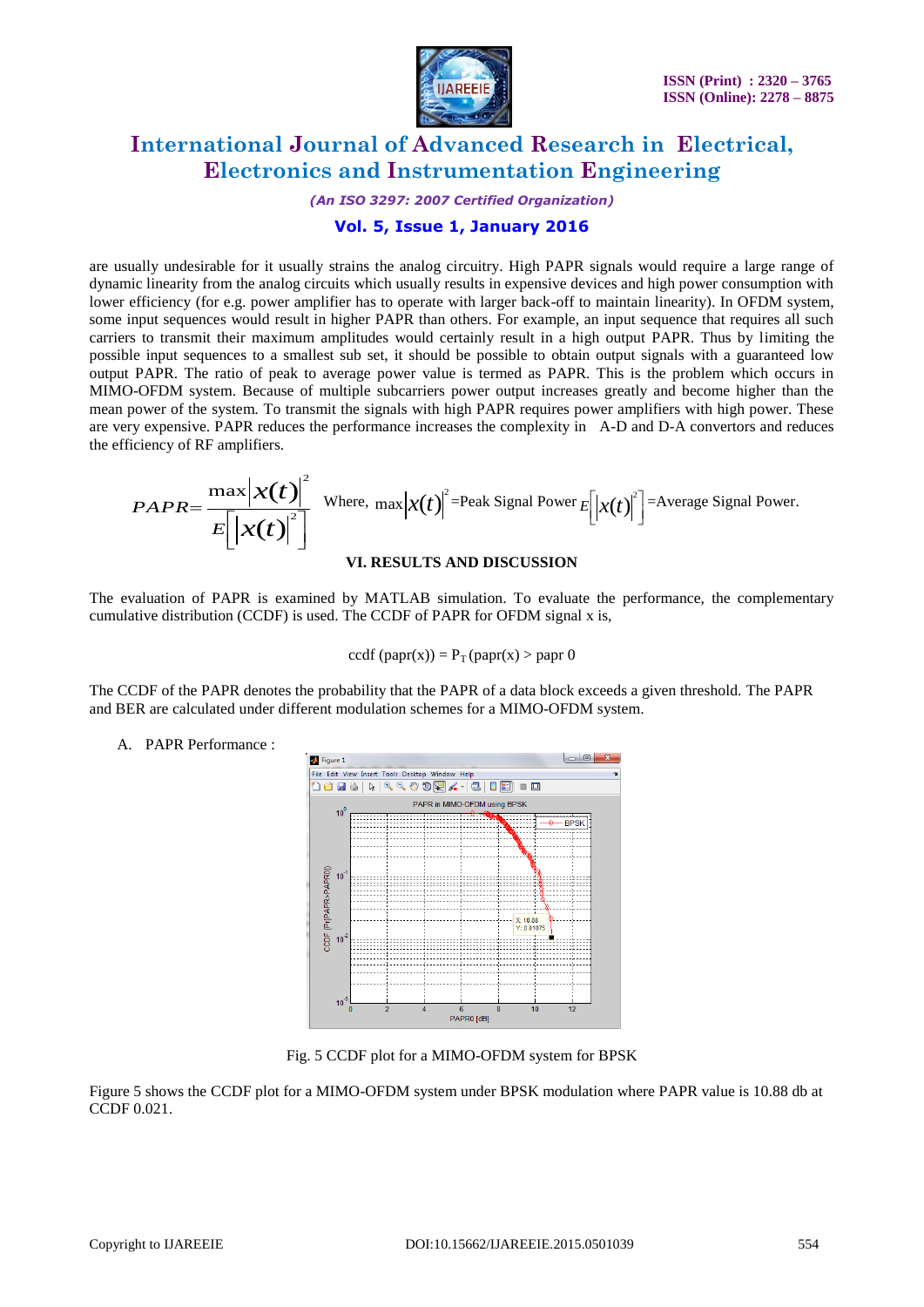

*(An ISO 3297: 2007 Certified Organization)*

### **Vol. 5, Issue 1, January 2016**



Fig. 6 CCDF plot for a MIMO-OFDM system for QPSK

Figure 6 shows the CCDF plot for a MIMO-OFDM system under QPSK modulation scheme where PAPR value is 8.642 db at CCDF 0.021.



Fig. 7 CCDF plot for a MIMO-OFDM system for QAM

Figure 7 shows the CCDF plot for MIMO-OFDM system under QAM modulation scheme where PAPR value is 8.305db at CCDF 0.021. Compared to BPSK modulation, QAM modulation has degradation in PAPR value from 10.88db to 8.305db. Therefore QAM modulation has less PAPR.

### **VII. BIT ERROR RATE**

In digital transmission, the number of bit errors is the number of received bits of a data stream over a communication channel that has been altered due to bit synchronization errors, noise, interference and distortion. The bit error rate or bit error ratio (BER) is the number of bit errors divided by the total number of transferred bits during a studied time interval. BER is often expressed as a function of the normalized carrier-to-noise ratio measured denoted Eb/N0 that is energy permit to noise power spectral density ratio, or Es/N0 that is energy per modulation symbol to noise spectral density. As the name implies, a bit error rate is defined as the rate at which errors occur in a transmission system.bit error rate can be define as:

 $BER = number of errors/ total number of bits sent.$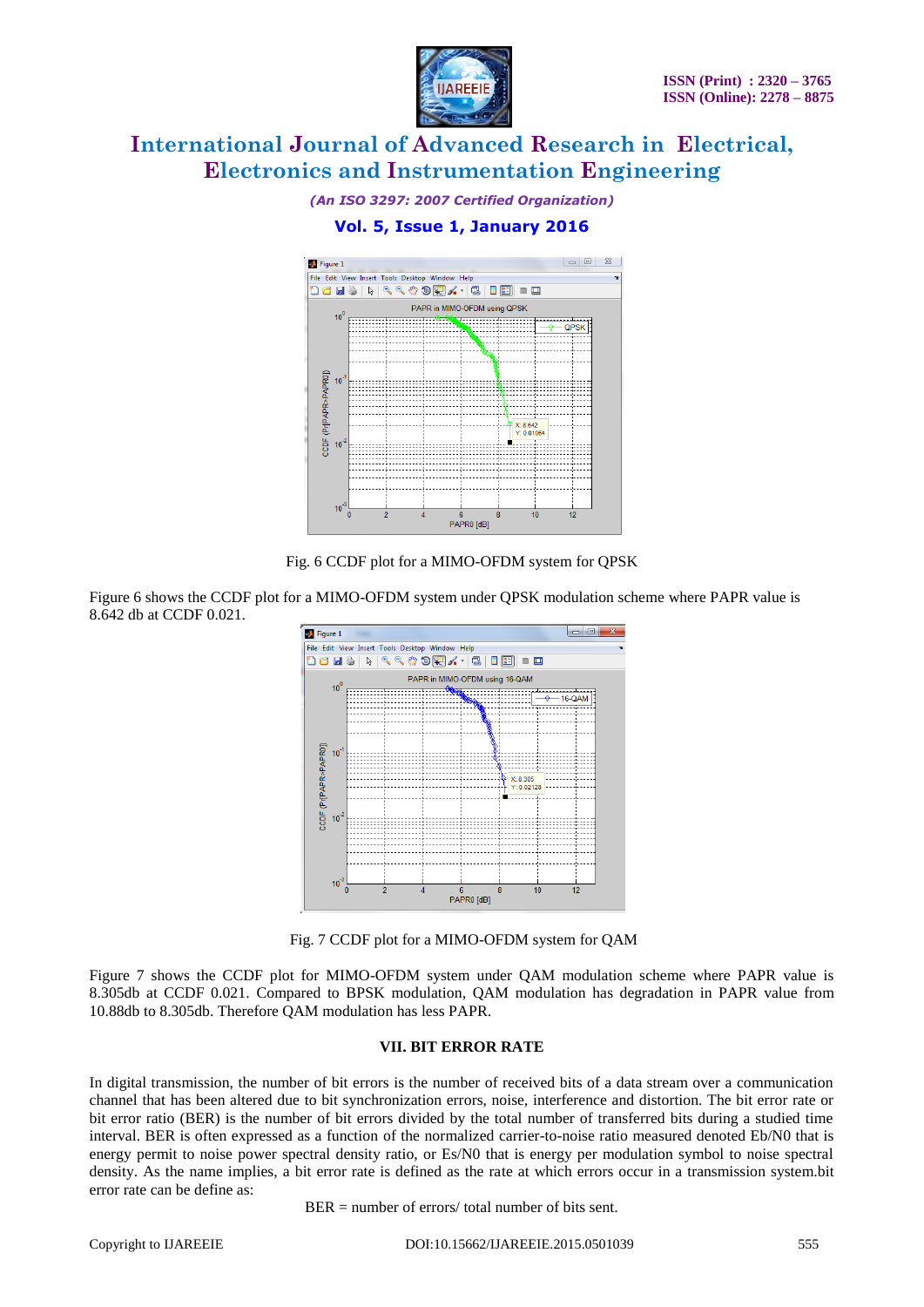

*(An ISO 3297: 2007 Certified Organization)*

### **Vol. 5, Issue 1, January 2016**

If the signal to noise ratio is high and medium between the transmitter and receiver is good then the bit error rate will be very small-possibly insignificant and having no noticeable effect on the overall system However if noise can be detected, then there is chance that the bit error rate will need to be considered



Fig.8 Simulation result for MIMO-OFDM system for BPSK modulation

Figure 8 shows the plot for bit error rate of 2\*2 MIMO-OFDM systems for BPSK modulation and bit error rate is 24



Fig.9 Simulation result for MIMO-OFDM system for QPSK modulation

Figure 9 shows the plot for bit error rate of 2\*2 MIMO-OFDM systems for QPSK modulation and the value is 21.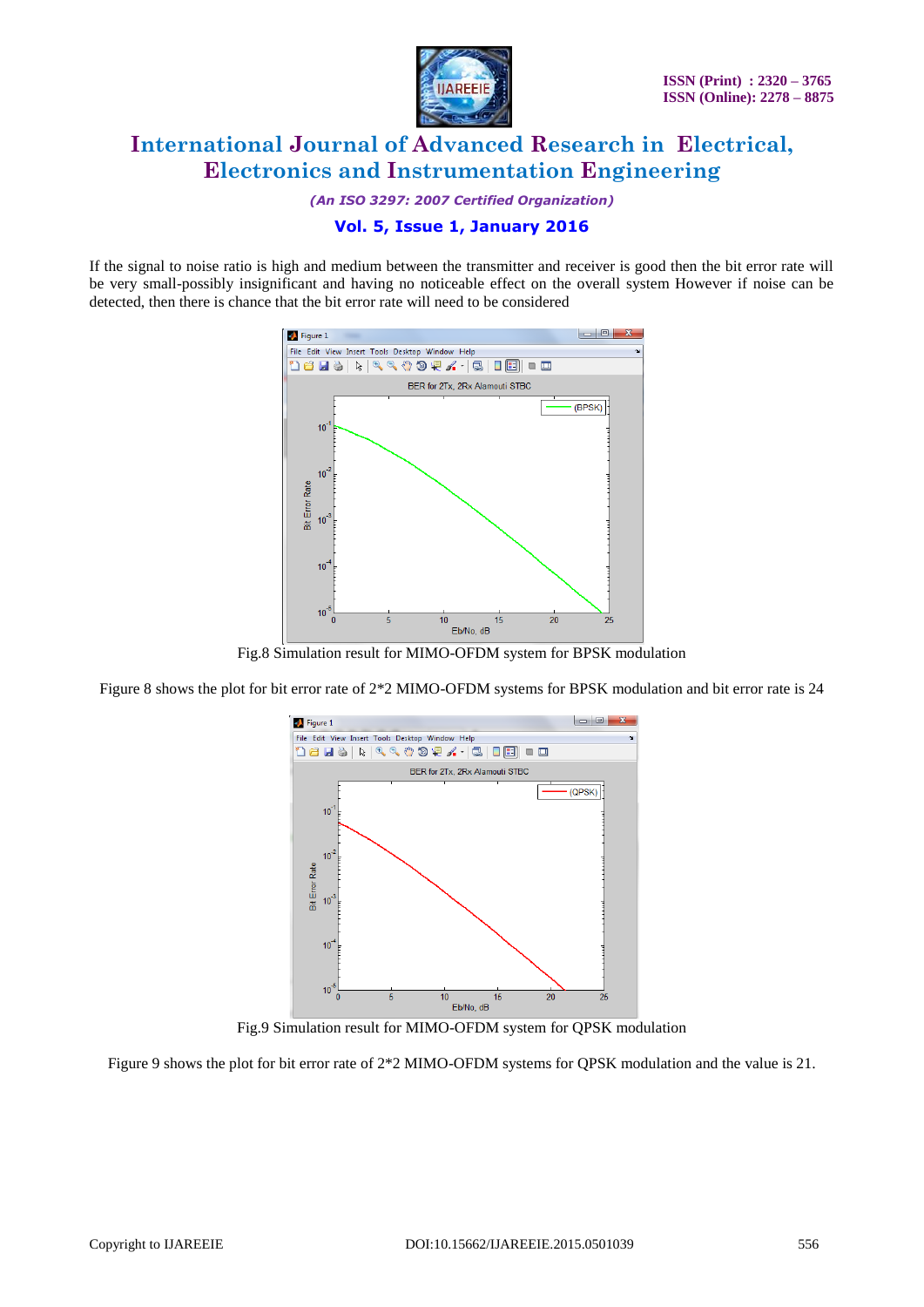

*(An ISO 3297: 2007 Certified Organization)*

### **Vol. 5, Issue 1, January 2016**



Fig.10 Simulation result for MIMO-OFDM system for QAM modulation

Figure 10 shows the plot for bit error rate of 2\*2 MIMO-OFDM systems for QAM modulation and the value is 15. Comparing these modulation techniques, QAM modulation has better results with less bit error rate.

### **VIII. CONCLUSION**

In this paper the performance of MIMO OFDM system by using different modulation schemes (BPSK, QPSK) under various fading channels (RAYLEIGH CHANNEL and AWGN CHANNEL) is analysed. The bit error rate for the OFDM and also for the MIMO-OFDM systems is calculated and compared for the different SNR values. After analysing the results, BPSK and QPSK in OFDM has greater bit error rates when compared to the BPSK and QPSK in MIMO-OFDM. This is because of the STBC coding. In STBC we are sending the same symbol two times in the orthogonal passion. So it can reduce the fading effect and also if at all a receiver is failed to receive the symbol in one time slot it can receive the symbol in another time slot so the information may not be lost.

#### **REFERENCES**

- [1] Sen-Hung Wang *,*Chih-Peng Li*,* Kuan-Chou Lee and Hsuan-Jung Su, "A Novel Low- Complexity Precoded OFDM System With Reduced PAPR", IEEE Transactions On Signal Processing, VOL. 63, No. 6, on MARCH 15, 2015.
- [2] Yong Wang, Chao Yang, and Bo Ai, "Iterative Companding Transform and Filtering for Reducing PAPR of OFDM Signal", IEEE Transactions on Consumer Electronics, Vol. 61, No. 2, May 2015.
- [3] Ying-Che Hung and Shang-Ho (Lawrence) Tsai, "PAPR Analysis and Mitigation Algorithms for Beamforming MIMO OFDM Systems", IEEE Transactions on Wireless Communications, VOL. 13, No. 5, MAY 2014.
- [4] Seyran Khademi and Alle-Jan van der Veen, "Constant Modulus Algorithm for Peak-to-Average Power Ratio (PAPR) Reduction in MIMO OFDM/A" IEEE Signal Processing Letters, Vol. 20, No. 5, MAY 2013.
- [5] Yasir Rahmatallah, Seshadri Mohan, "Peak-To-Average Power Ratio Reduction in OFDM Systems: A Survey And Taxonomy" IEEE Communications Surveys & Tutorials, Vol. 15, No. 4, Fourth Quarter 2013.
- [6] Tao Jiang, Chunxing Ni, and Lili Guan, "A Novel Phase Offset SLM Scheme for PAPR Reduction in Alamouti MIMO-OFDM Systems Without Side Information" IEEE Signal Processing Letters, Vol. 20, NO. 4, APRIL 2013.
- [7] Kitaek Bae, Changyong Shin and Edward J. Powers, "Performance Analysis of OFDM Systems with Selected Mapping in the Presence of Nonlinearity" IEEE Transactions On Wireless Communications, Vol. 12, NO. 5, MAY 2013.
- [8] T. Jiang and Y.Wu, "An overview: Peak-to-average power ratio reduction techniques for OFDM signals," IEEE Trans. Broadcast., vol. 54, no. 2,pp. 257–268, Jun. 2008.
- [9] Seung Hee Han, Stanford University Jae Hong Lee, Seoul National University, MIMO-OFDM, "An Overview of Peak-To-Average Power Ratio Reduction Techniques For Multicarrier Transmission" IEEE Wireless Communications, April 2005.
- [10] D. Wulich, "Reduction of peak to mean ratio of multicarrier modulation using cyclic coding," IEE Electronics Letters, vol. 32, no. 29, pp.432– 433, Feb. 1996.
- [11] S. Fragicomo, C. Matrakidis, and J. J. OReilly, "Multicarrier transmission peak-to-average power reduction using simple block code," IEEE Electronics Letters, vol. 34, no. 14, pp. 953–954, May 1998.